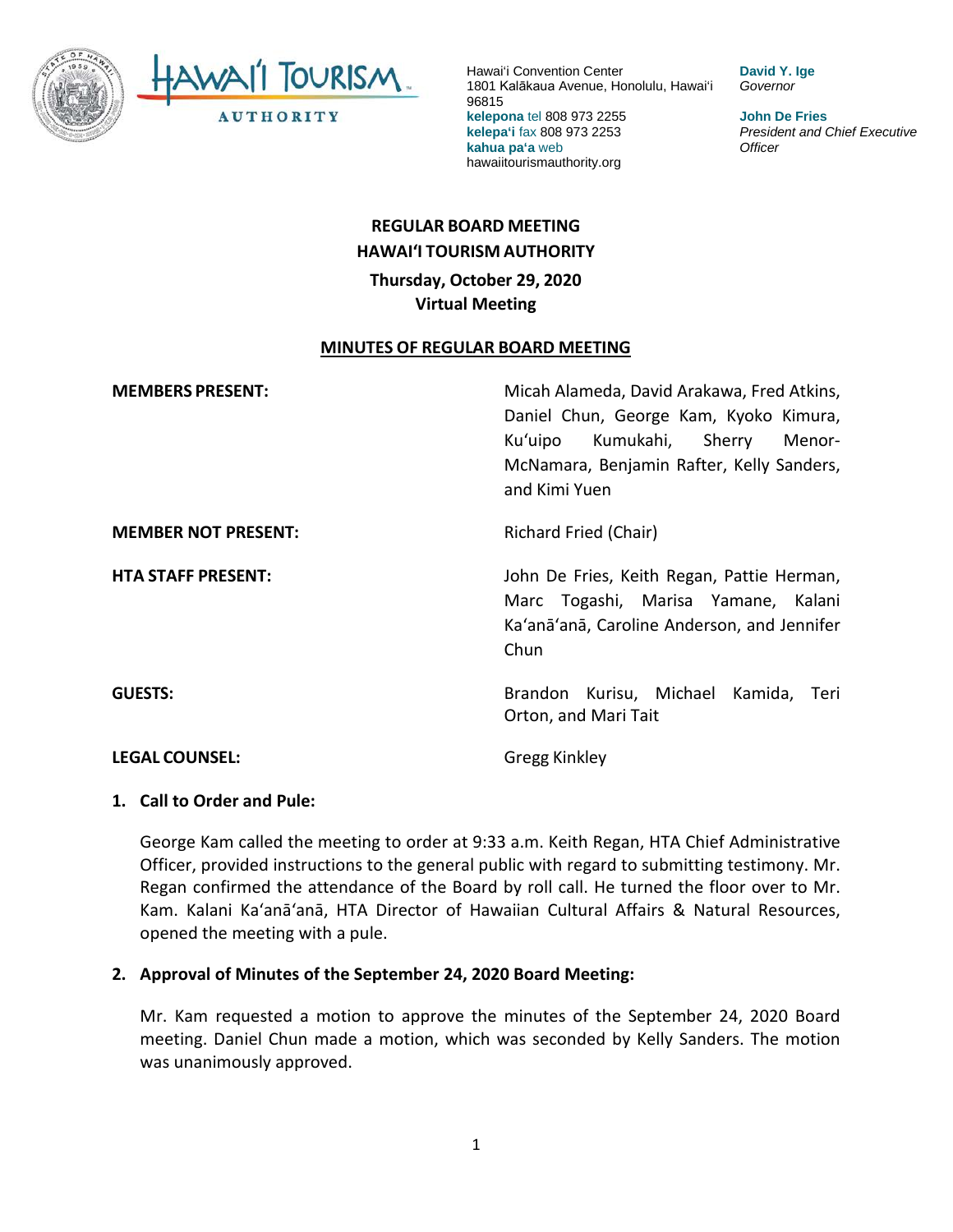

**David Y. Ige** *Governor*

**John De Fries** *President and Chief Executive Officer*

# **3. Report of Permitted Interactions at an Informational Meeting or Presentation Not Organized by the Board Under HRS section 92-2.5(c):**

Mr. Kam asked whether there were any permitted interactions to report. David Arakawa reported that he attended the virtual meeting of the HTA October 28, 2020 Marketing Standing Committee. He explained that the Office of Information Practices issued an opinion permitting Board members, who are not members of the committee, to attend the committee meetings. Deputy Attorney General Gregg Kinkley noted that attending Board members who are not members of the committee are not permitted to interact or speak during the meeting. Mr. Kam added that all materials from the committee meetings are available to all Board members per Mr. Arakawa's recommendation from last month's Board meeting.

## **4. Report of the CEO Relating to Staff's Implementation of HTA's Programs During September 2020:**

Mr. Kam recognized John De Fries, HTA President & CEO, who, in turn, recognized Mr. Regan, to present September's CEO report. Mr. Regan reported that Mr. Ka'anā'anā and his team have been working diligently with their 'Āina Aloha programs and have been working with the Department of Land and Natural Resources on the Nā Ala Hele trail program. Mr. Regan reported that Mr. Ka'anā'anā and his team have continued their work on the Kūkulu Ola program and have continued planning for the Festival of Pacific Arts & Culture. Mr. Regan noted that although the festival is not scheduled until 2024, Mr. Ka'anā'anā is leading that effort, which is an opportunity to celebrate Hawaiian culture.

Mr. Regan reported that Caroline Anderson, HTA Director of Community Enrichment, has been doing an excellent job with the destination management action plans. He noted that Ms. Anderson has been leading the steering committees and drafting contractors through these processes. Mr. Regan reported that Marisa Yamane, HTA Director of Communications & Public Relations, has been doing an amazing job and has issued over one thousand reports to the public. He added that Ms. Yamane has also been coordinating many of the meetings Mr. De Fries has had with the media regarding mask wearing and the Mālama Hawai'i Program.

Mr. Regan reported that Pattie Herman, HTA Vice President of Marketing & Product Development, and her team have been doing an amazing job working with their marketing contractors to institute marketing plans and strategies. He noted that Ms. Herman is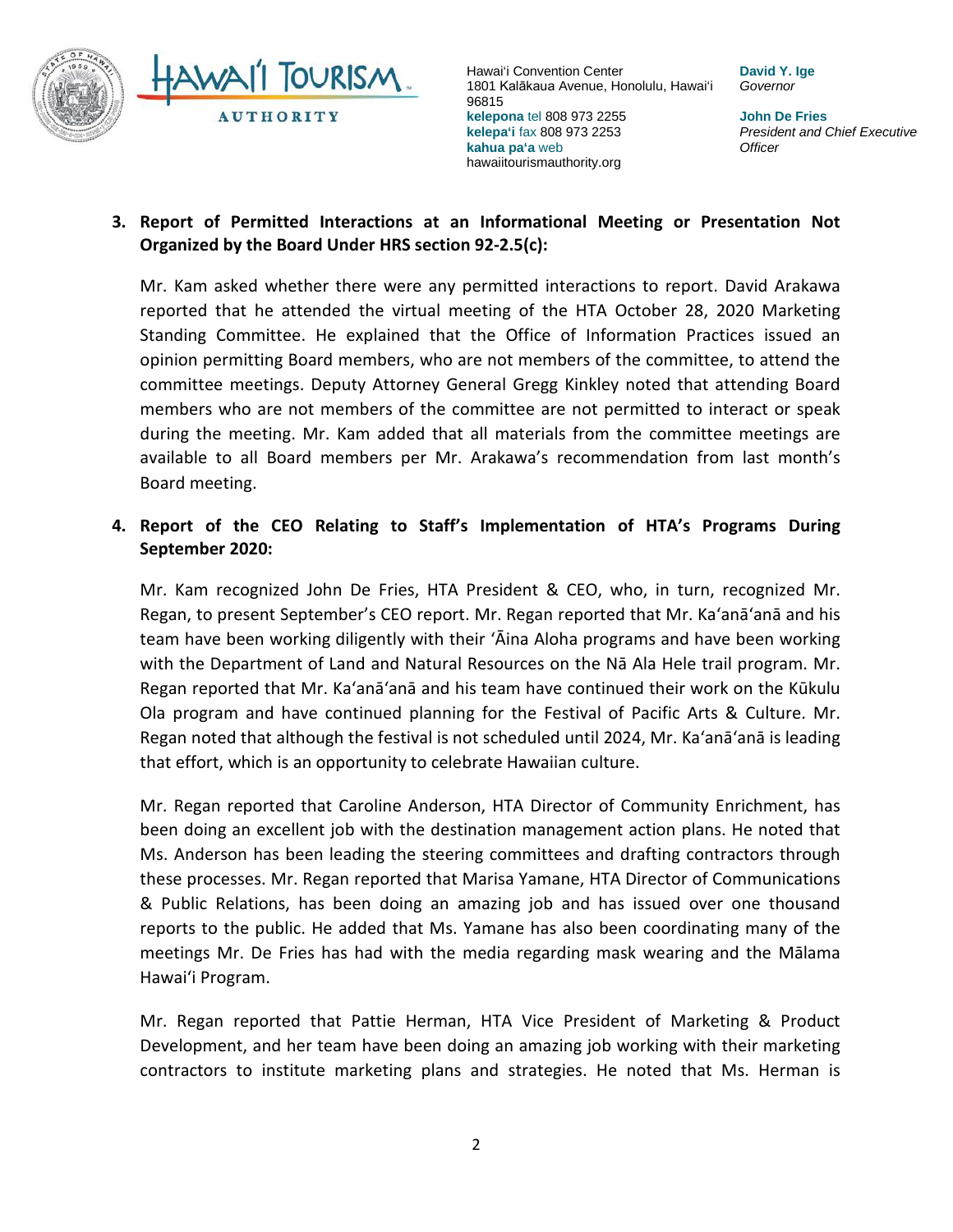

**David Y. Ige** *Governor*

**John De Fries** *President and Chief Executive Officer*

coordinating discussions and engagement with industry partners, to ensure that HTA's vision is clear and aligned.

Mr. Regan reported that Jennifer Chun, HTA Director of Tourism Research, and her team have been busy collecting, processing, and analyzing data published in their reports, which is utilized by HTA's industry partners.

Mr. De Fries said that he attended a steering committee meeting for Moloka'i on his first day in office. He noted that the destination management action plan process sends the signal that HTA is very interested in the vision community leaders see as the future of tourism on their islands. Mr. De Fries commended HTA and Ms. Anderson for building confidence and trust in the community. He said that on his second day in office, Ms. Herman made a compelling argument for him to immediately meet the global marketing teams. He noted that he was the beneficiary of those meetings and better understood the global context and reach for which HTA is responsible. He said he had asked each of the marketing teams for their understanding of mālama. He added that he also asked the Japan and Korea teams how to say mālama in their respective languages. Mr. De Fries explained that these different cultural values must be embraced so that when the message is expressed in global markets, the messaging is aligned. He noted that mutual respect is the foundation upon which future business relationships are built because if it is purely transactional, those relationships will not withstand the global and economic stressors over the next twenty-four months.

Mr. Kam invited the public to provide testimony, and there was none.

# **5. Presentation by aio Digital and PathCheck on the AlohaSafe Technological Tools that Have Been Developed in Partnership with the State Department of Health to Help Keep Hawaiʻi Safe During this COVID-19 Crisis:**

Mr. Kam recognized Brandon Kurisu of aio Digital and Michael Kamida of PathCheck to present on the AlohaSafe exposure notification app. Mr. Kurisu explained that the AlohaSafe app is a product of a community-driven public-private partnership with the Department of Health (DOH). He said that in May and June, this partnership began exploring the digital contract tracing tools that other states were adopting. He noted that AlohaSafe is Hawai'i's official digital contact tracing notification app that one downloads to their mobile device. Mr. Kurisu noted that Google and Apple are only permitting apps created by DOH to prevent other rogue efforts from launching their own apps. AlohaSafe is the only digital contact tracing app for Hawai'i. He explained that the basis of app is to automatically notify people if they were exposed to an infected individual so they can then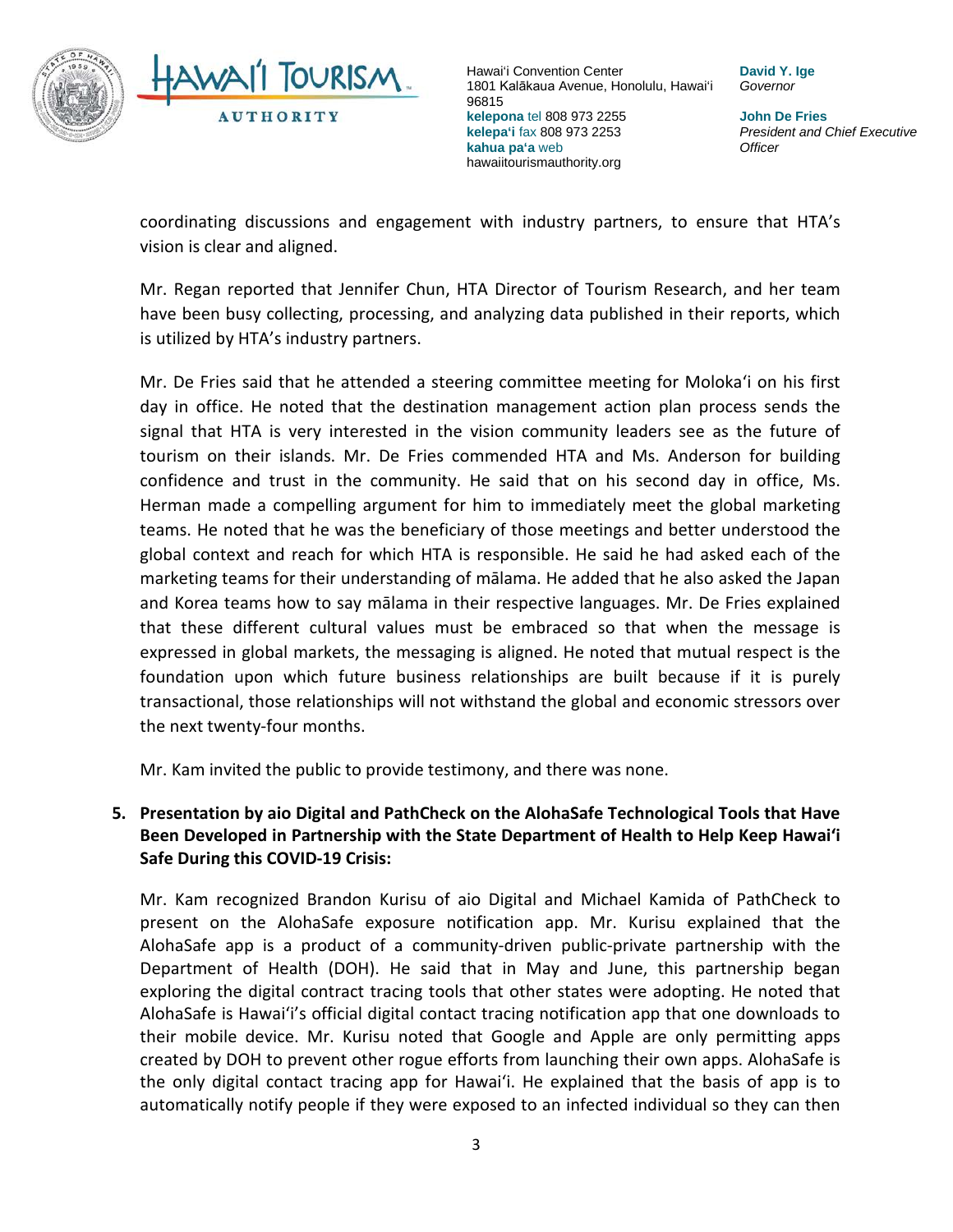

**David Y. Ige** *Governor*

**John De Fries** *President and Chief Executive Officer*

isolate or get tested and not spread COVID-19 in community.

Mr. Kurisu explained that the AlohaSafe app utilizes the Google/Apple Exposure Notification (GAEN) protocol, which is already embedded in Apple and Android devices. He noted that accessing the protocol requires a key, which has only been provided to DOH. Thus, any other digital contact tracing app will not work. He added that several other countries and seventeen other U.S. states are currently employing a GAEN-compatible app or developing a pilot. Mr. Kurisu said the Association of Public Health Laboratories (APHL) is working with Google and Apple to develop a National Key to enable interstate contact tracing.

Mr. Kamida said the AlohaSafe app is a voluntary, anonymous exposure notification smart phone app, which will support public health efforts without sacrificing privacy. He explained that traditional contact tracing has challenges with: (1) resources because it requires a large number of contact tracers, (2) speed because it requires a significant amount of time to call cases, conduct interviews, and identify and call contacts, and (3) completeness because people have imperfect memory and cannot identify strangers. He noted that the app is designed with privacy in mind because it is user-controlled, identifiable information is not collected, and is created only for DOH. He explained that Google and Apple are needed for this process for Bluetooth cross-platform compatibility.

Mr. Kamida explained how the exposure notifications work. He said the advantage is that the app is able to rapidly notify known and unknown contacts. He noted that there is no way to effectively and manually contact trace unknown contacts on the bus or at the beach, for example. Mr. Kamida explained that GAEN is very effective for these unknown contacts. He noted that combined with other measures, every two app users can avoid one infection, and a 15% increase in users can reduce infections by 15% and deaths by 11%.

Mr. Arakawa said this is an important issue for tourism's future, and he is looking forward to utilizing this type of technology. Mr. Kamida responded that the app is designed with a heavy focus on privacy so it will not help with enforcement because it cannot monitor location data, but it will support DOH's efforts.

Benjamin Rafter asked if the AlohaSafe app needs to be downloaded if the GAEN protocol is already embedded in people's smartphones. Mr. Kamida responded that people need to download the app. He explained that GAEN is on the operating system level and inaccessible without the app hooked into the verification system.

Mr. Rafter asked what the adoption rate of similar mobile apps is in other states and countries. Mr. Kamida responded that other countries have been more successful in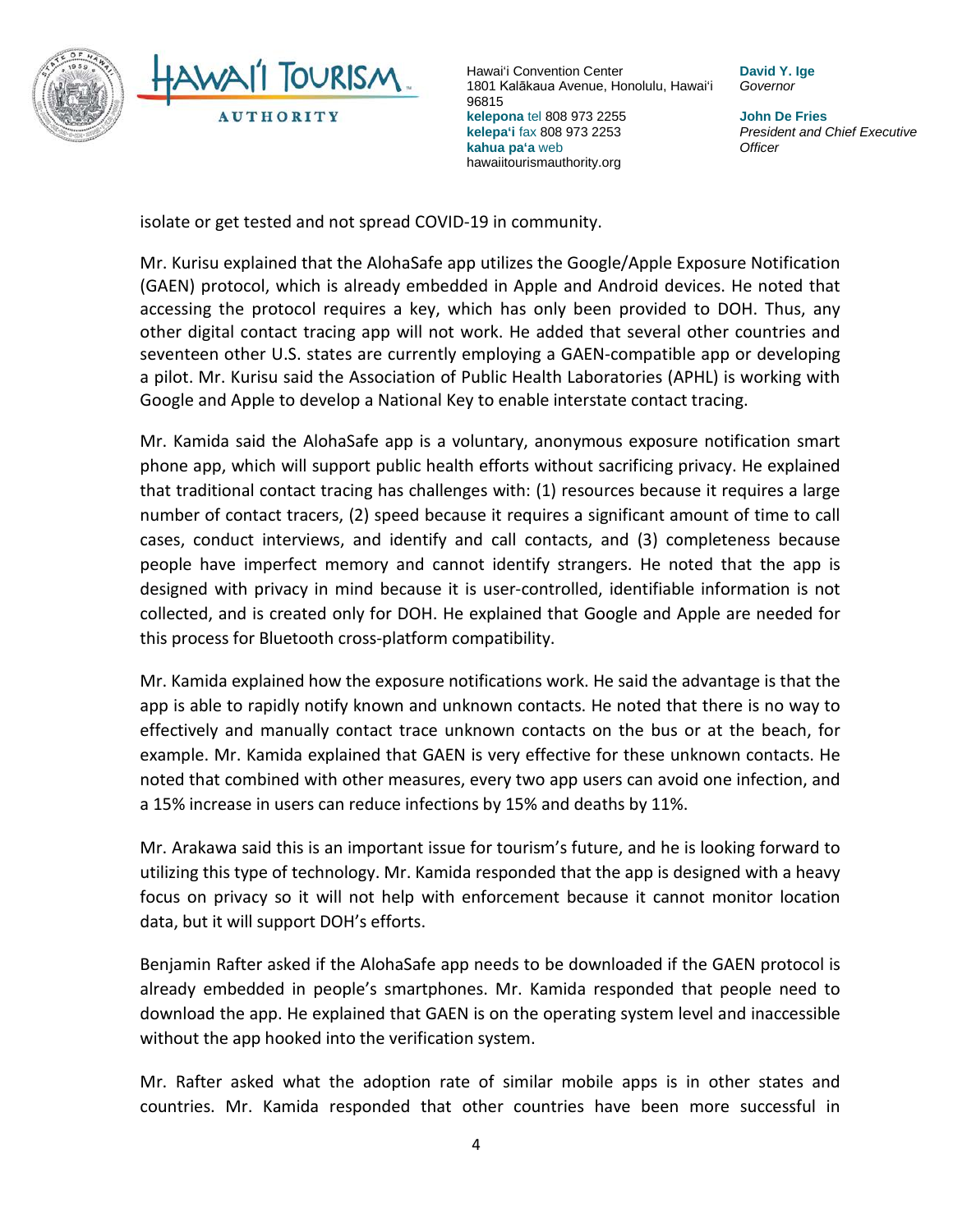

**David Y. Ige** *Governor*

**John De Fries** *President and Chief Executive Officer*

adopting these apps than in the U.S. He explained that in other states, the percentage of users barely break double digits. He noted that more recent apps are getting more momentum than older apps. Mr. Kamida added that usage in Europe is between 30% and 40%. He said that without guidance from a fully functional federal government, adoption and usage of these apps is haphazard at the moment.

Mr. Kam asked about usage in Japan and Korea. Mr. Kamida responded that Korea collects and tracks mobile phone location data, while Japan app usage is over 20%. He added that Canada is piloting its app at universities.

Mr. Rafter noted that the messaging around this subject needs to be very tight so that it is not construed as the state tracking tourists.

Mr. Chun asked if it is valuable to promote the AlohaSafe app to visitors even if they have a similar app in their own state. Mr. Kamida responded that the app was not designed with interstate travel in mind. He said even if a tourist does not have the app, their mobile device is able to communicate with those around it. He noted that if a tourist tests positive, it would be helpful to download the app and route that information to DOH so that individual can receive targeted messaging and guidance from DOH. He added that APHL is working on a national server to resolve interstate issues.

Mr. Kam invited the public to provide testimony, and there was a question. Sue Kanoho asked if the AlohaSafe app is the only contact tracing for Hawai'i. Mr. Kurisu responded that it is a done deal and will be the only exposure notification app for Hawai'i.

# **6. Presentation and Discussion of Current Market Insights and Conditions in Hawai'i and Key Major Hawai'i Tourism Markets, Including the United States, Japan, Canada, Oceania, Other Asia, Europe, and Cruise:**

Mr. Kam recognized Ms. Chun to present market insights and conditions. She reported that there were 19,000 visitors in September, which is down 97.4% from last year. She noted that 16,000 of those visitors were from the U.S. Mainland. Ms. Chun reported that there were no cruise ships. She highlighted that the average daily hotel rate was \$149, which is down 39.5% from last year. She noted that hotel occupancy was at 19.6%, which is down 59.4%. Ms. Chun reported that the daily briefings now include weekly hotel occupancy numbers. She noted that there has been no update from the Department of Taxation regarding TAT collections. She added that she presented travel agency booking pace data through the third quarter of 2021 at the Marketing Committee meeting, and the data will be published on a weekly basis.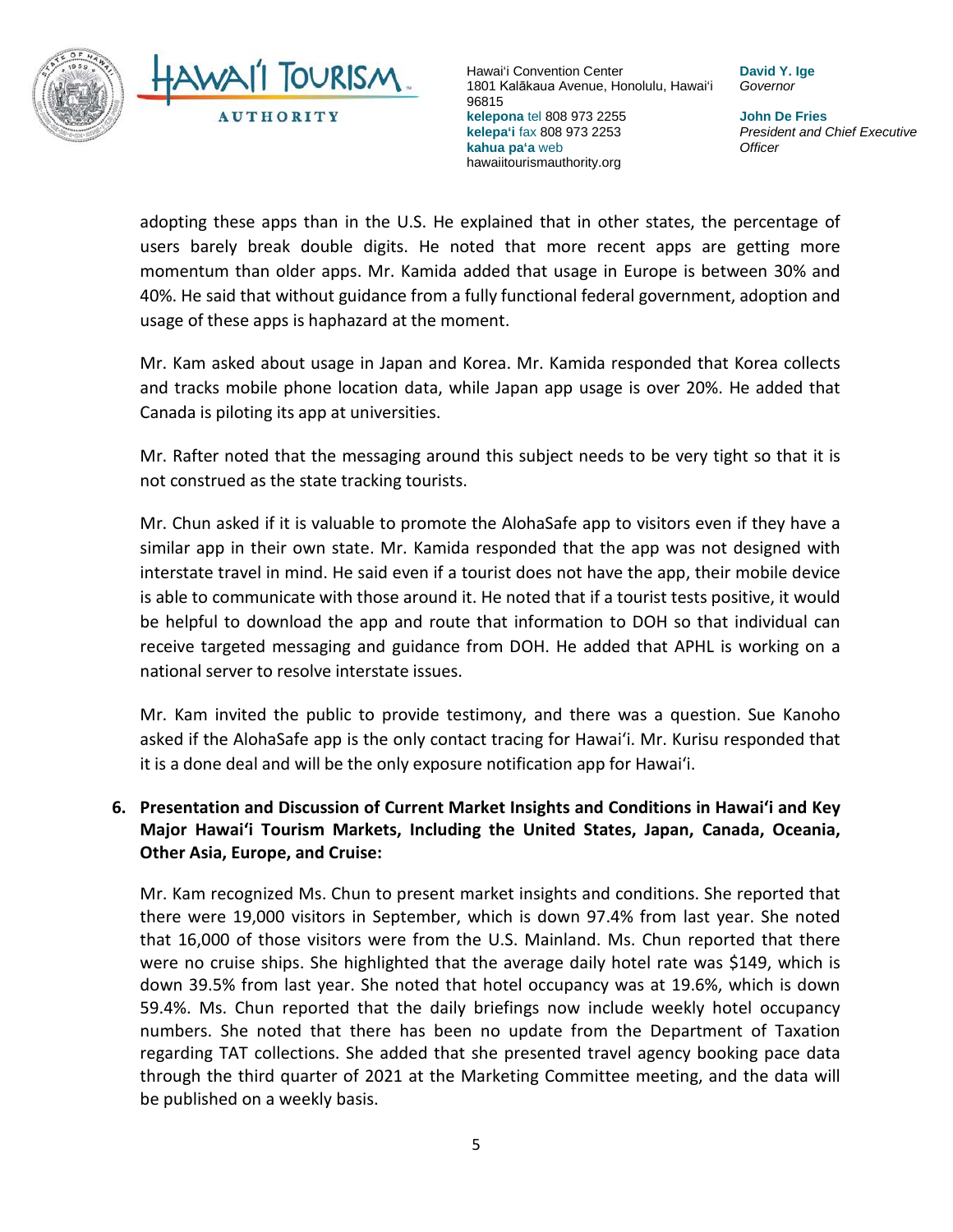

**David Y. Ige** *Governor*

**John De Fries** *President and Chief Executive Officer*

Mr. Kam invited the public to provide testimony, and there was none.

#### **7. Presentation, Discussion and Action on HTA's Financial Reports for September 2020:**

Mr. Kam recognized Mr. Regan to present the financial reports. Mr. Regan reported that September was the third month of the fiscal year, and there were no TAT distributions. He said there were \$3.6 million in expenditures, and \$264,000 in new encumbrances, which are placeholders in the budget as HTA issues contracts. He noted that year-to-date there are \$10.9 million in encumbrances and total encumbrances of \$38.3 million which includes those from prior fiscal years. Mr. Regan highlighted that they are in the process of disencumbering \$14.7 million in prior fiscal year contracts that were either terminated or reduced due to the pandemic. He noted that there is an additional \$3.9 million in available funds not currently in the budget, but he advised that these funds remain in reserve in the event Governor David Ige does not release the \$5 million in emergency funds or HTA does not receive the \$3.3 million CARES reimbursement. Mr. Regan reported that the Tourism Special Fund currently has \$72.1 million in cash, which includes the \$5 million in emergency funds. He added that those emergency funds remain in low risk investments to protect the corpus.

Fred Atkins asked if HTA can request a timeline as to if/when the \$5 million in emergency funds will be released. Mr. De Fries responded that he made a request to Gov. Ige on that subject and expects a timeline within the next nine to ten days.

Mr. Atkins made a motion to approve the financial reports, which was seconded by Kyoko Kimura. The motion was unanimously approved.

Mr. Kam invited the public to provide testimony, and there was none.

### **8. Discussion and Approval of the FY21 Convention Center Enterprise Special Fund Budget:**

Mr. Kam recognized Marc Togashi, HTA Vice President of Finance, and Teri Orton, General Manager of the Hawai'i Convention Center (HCC), to present the fiscal year 2021 budget for the Convention Center Enterprise Special Fund. Mr. Togashi said HCC is operating on \$23.5 million in reserves, which was previously set aside for future repair and maintenance. He noted that without a clear understanding of when TAT will resume, it is important to maintain those reserves for future years. He explained that the reserves will fund HCC this year and the next two fiscal years, which is a key principle HTA wanted to employ as a prudent approach. Mr. Togashi added that the COVID-19 circumstances have required a much more refined approach to the budgeting process. He said he asked Ms. Orton and her team to start from scratch and prepare a budget that reflects no activity in the building.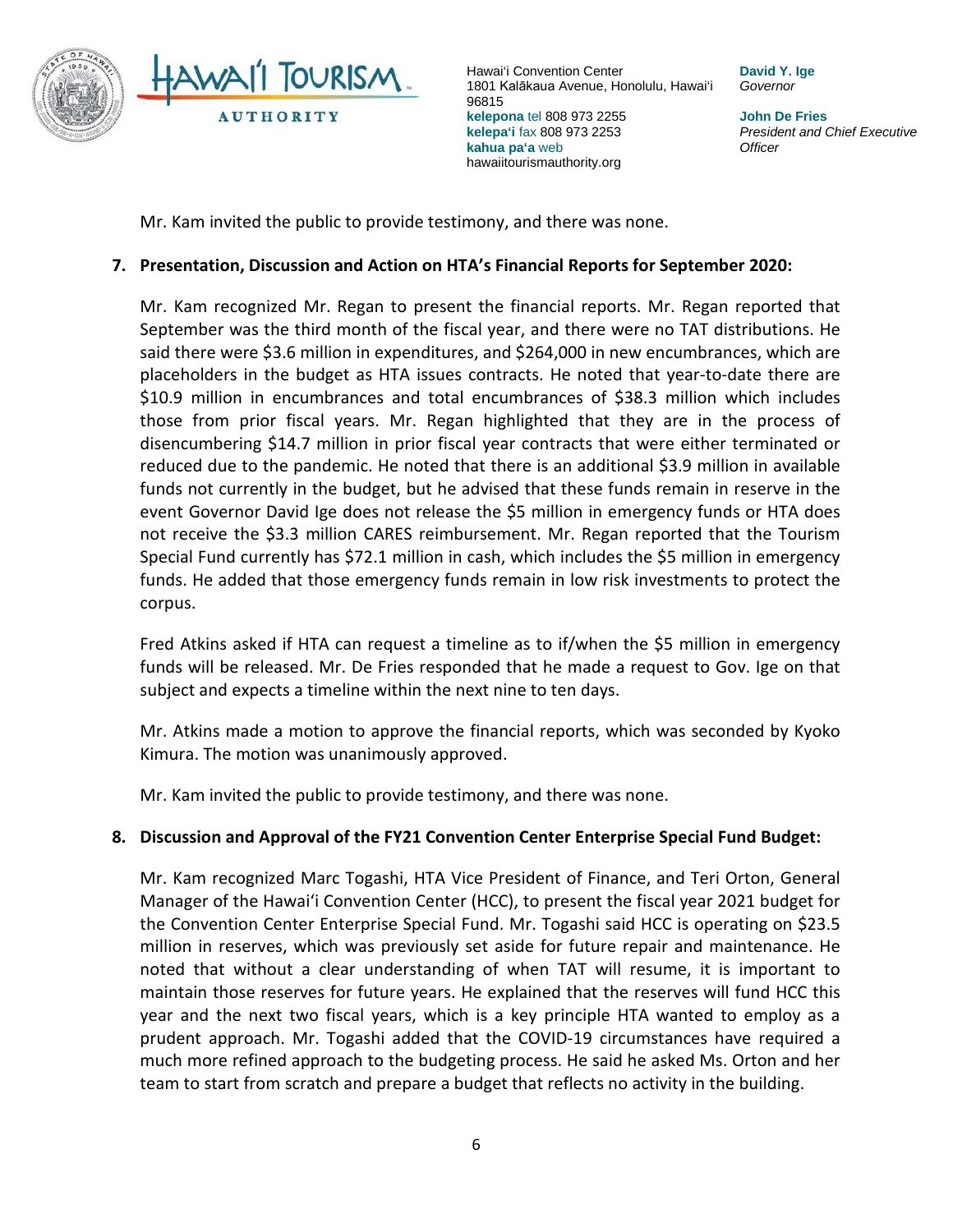

hawaiitourismauthority.org

**David Y. Ige** *Governor*

> **John De Fries** *President and Chief Executive Officer*

Ms. Orton presented the fiscal year 2021 sales and marketing budget as contained in the Board packet. She said HCC created a baseline budget to layer in additional staff if needed. She noted that as business started to cancel for 2020 and 2021, they scaled down their staffing. She added that the staff were in furlough status and were still receiving their benefits. However, this phased into layoffs and terminations. Ms. Orton said the forecast for 2021 is flat, though there has been an influx of requests for small, local meetings because HCC has the space to properly social distance. She highlighted that it is a slim budget with a focus on short-term business. She noted that HCC is filling vacancies with local business, which is optimistic considering the pandemic. Ms. Orton said companies want smaller, modified meetings with hybrid in-person and streaming options. She added that state agencies have kept HCC occupied since March.

Mr. Rafter asked if there is any traction for groups in 2022 and 2023. Ms. Orton responded that most of the groups are on a rotation so they have opted to skip this year and return to HCC during their next place in the rotation. She noted that HCC is still seeing inquiries from customers to host events within the next five years as planned. Ms. Orton said there have been more requests for hybrid models with prerecorded, live streaming, and in-person components. She noted that meeting planners are optimistic, but understand that registrations and in-person attendance will be down.

Ms. Kimura asked what small, local business means. Ms. Orton responded that the small, local meetings mean 350 to 1,000 attendees though those numbers would decrease with a hybrid approach. She said HCC has the space to accommodate those requests and work with hotel properties to offer HCC facilities if the hotel property does not have the space. She noted that they are being creative so as to not turn away any business that may come to Hawai'i. She added that HCC hosted the bar exam to accommodate the social distancing requirements, and meeting planners said it was one of the easiest bar exams and the attendees felt safe.

Ms. Orton presented the fiscal year 2021 facility budget as contained in the Board packet. Ms. Orton then recognized Mari Tait, HCC Director of Operations, to discuss the ongoing repair and maintenance projects at HCC. Ms. Tait reported that there were seven projects for 2020. She noted that three of them, such as the Ala Wai waterfall repair, were completed and the remaining four are on schedule. She said they have already started the process on twelve newly approved projects because contractors are accepting lower prices.

Mr. Regan said there has been a lot of deferred maintenance on the books because of the challenge of working projects into a busy convention center. He noted that there is an opportunity to use the reserve funds to move these projects ahead while there is not a ton of business that will interfere with the projects.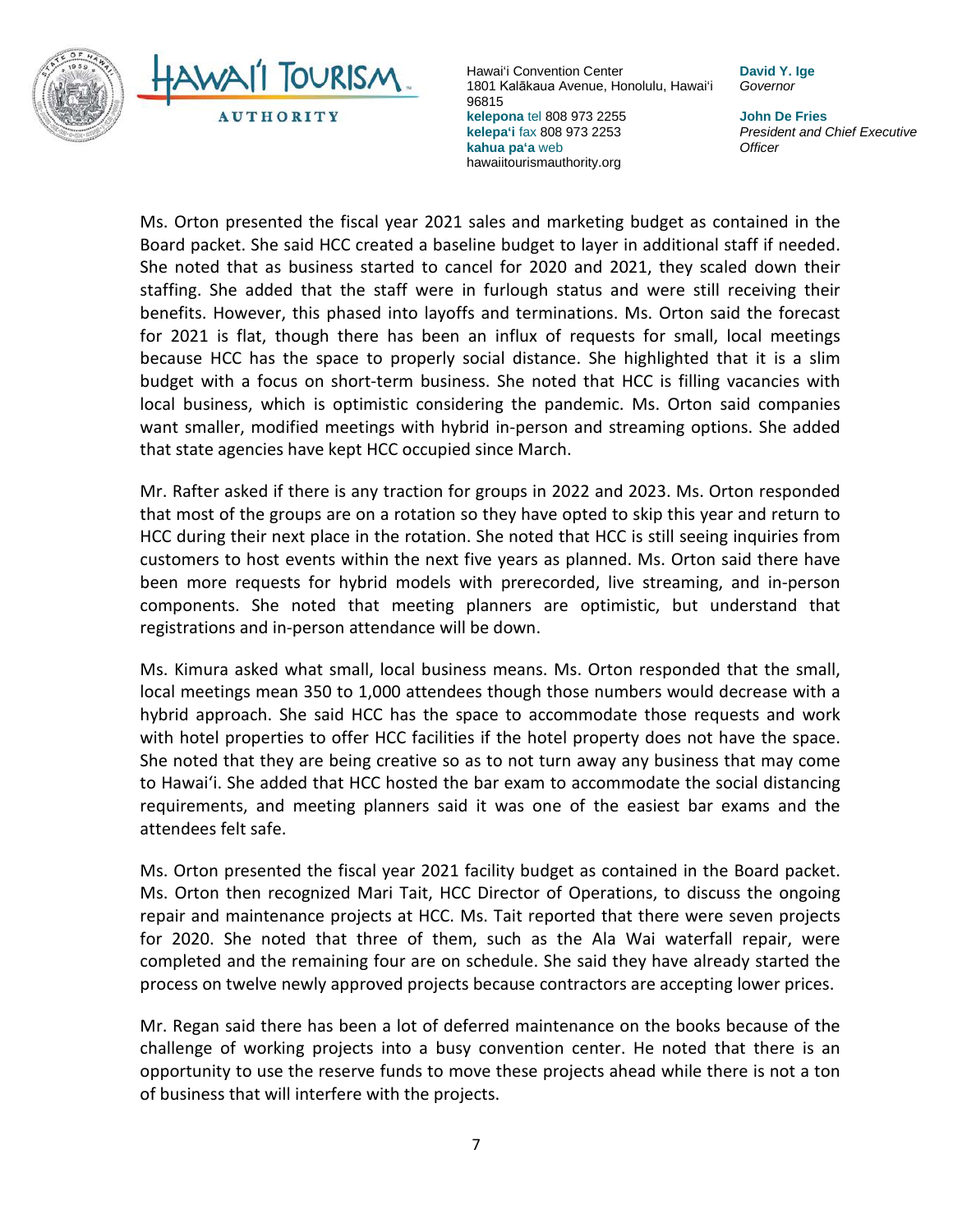

**David Y. Ige** *Governor*

**John De Fries** *President and Chief Executive Officer*

Mr. Kam asked about the flooding situation from the previous day. Ms. Tait responded that there was a blockage that has since been cleared, and they are actively drying all of these areas. She said there will be a third-party inspection to ensure that there is no immediate mold, and they will follow any guidelines for the remediation of the area within the walls or carpeting.

Mr. Atkins asked when the first city-wide group will occur. Ms. Orton reported that HCC has received nine cancelations to date for 2021, and there are twenty-seven events on the books comprised of local and city-wide business. She added that there are eighty-one groups under tentative status. She said the first one, which is a sporting event, is in April. The second one is in July. She noted that the majority fall in the latter half of next year.

Ms. Kimura expressed concern about HCC competing with other local venues if it is accepting smaller groups that would traditionally be hosted by hotels or venues like the Japanese Cultural Center. Mr. Togashi responded that HCC is being sensitive to not compete with local businesses. Ms. Orton added that they are working together with hotels and other businesses to partner with them and not take away their business. Mr. Kam thanked everyone for their comments and noted that it is important to balance generating revenue with community needs. He added that HCC needs to do things pono and walk along a fine line to avoid taking revenue away from other local venues and hotels.

Mr. De Fries said that by the next Board meeting, he will return to the Board with an assessment on synchronizing HCC's calendar fiscal year with HTA's July to June fiscal year.

Kuʻuipo Kumukahi made a motion to approve the fiscal year 2021 budget, which was seconded by Mr. Sanders. The motion was unanimously approved.

Mr. Kam invited the public to provide testimony, and there was none.

### **9. Report of the Marketing Standing Committee with the Committee's Recommendations to Support Various Marketing Proposals, for Discussion and Action by the Board:**

Mr. Kam recognized Mr. Sanders to make his report of the Marketing Standing Committee meeting. Mr. Sanders reported that it was an informative meeting with Expedia regarding business pace. He noted that there is low volume from everywhere other than the U.S. West Coast and not much leisure travel. He added that forward-looking pace for 2021 is nominal. Mr. Sanders reported that Ms. Chun presented information on market closures in other countries. He noted that Japan will not lift its quarantine for returning travelers until the first or second quarter of 2021, though there are some flights between Japan and Hawai'i in the remainder of the year. Mr. Sanders said the committee discussed the communication that HVCB and the other marketing partners are doing and the need for